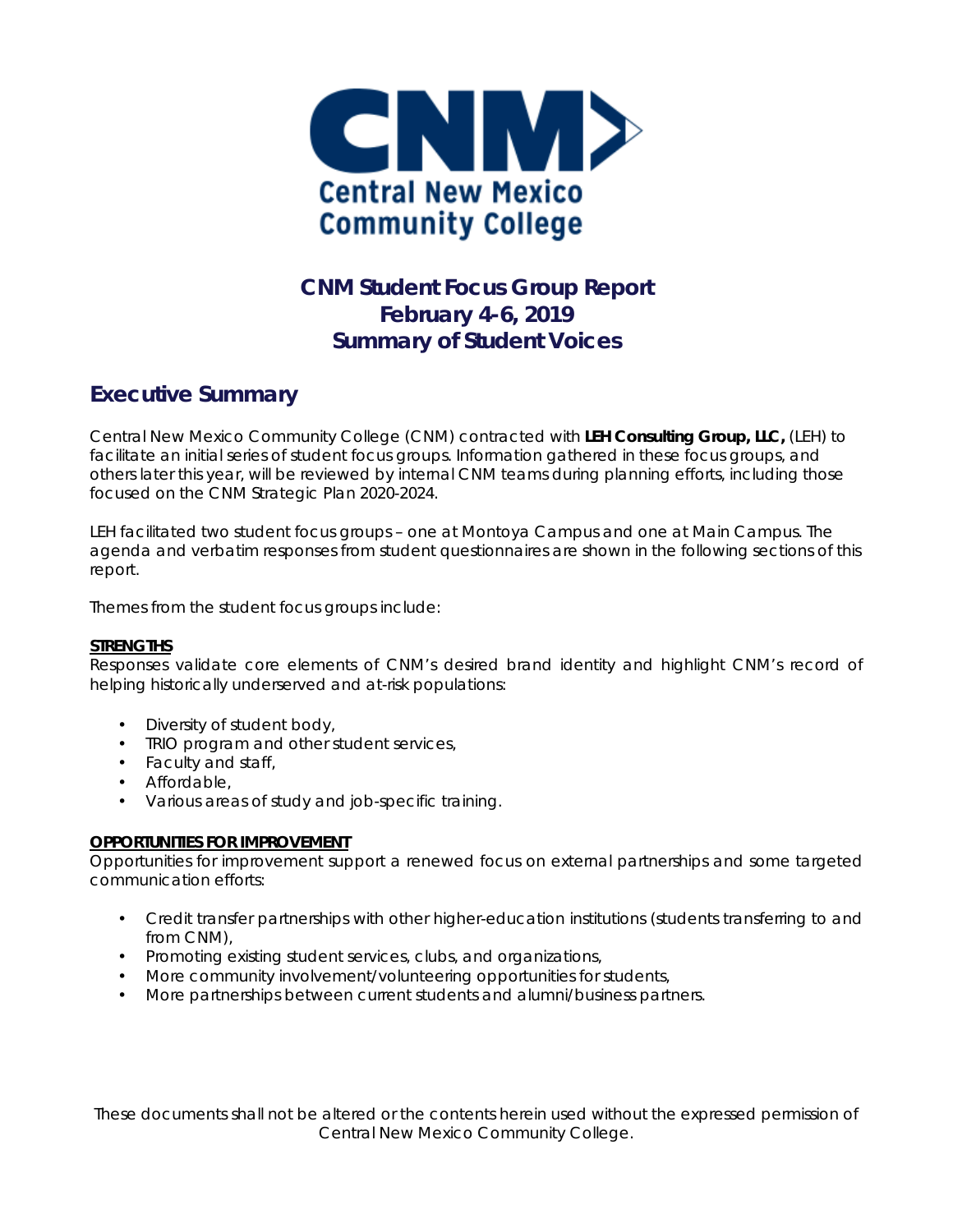#### **HOW WOULD YOU LIKE TO SEE/EXPERIENCE CNM?**



Be connected

•Ensure CNM classes transfer to universities and help students be competitive for jobs. •Highlight student clubs, services, opportunities

and events.

Be exceptional •Offer food and drinks that students prefer (healthy food options, various beverage options, etc.). •Offer more free parking in key locations and

lower parking permit fees.

The upcoming strategic planning process will allow CNM to build on the themes described above and reflect on the continued relevance of the college's three-part framework (student success, community success, and organizational excellence and innovation) to guide institutional direction.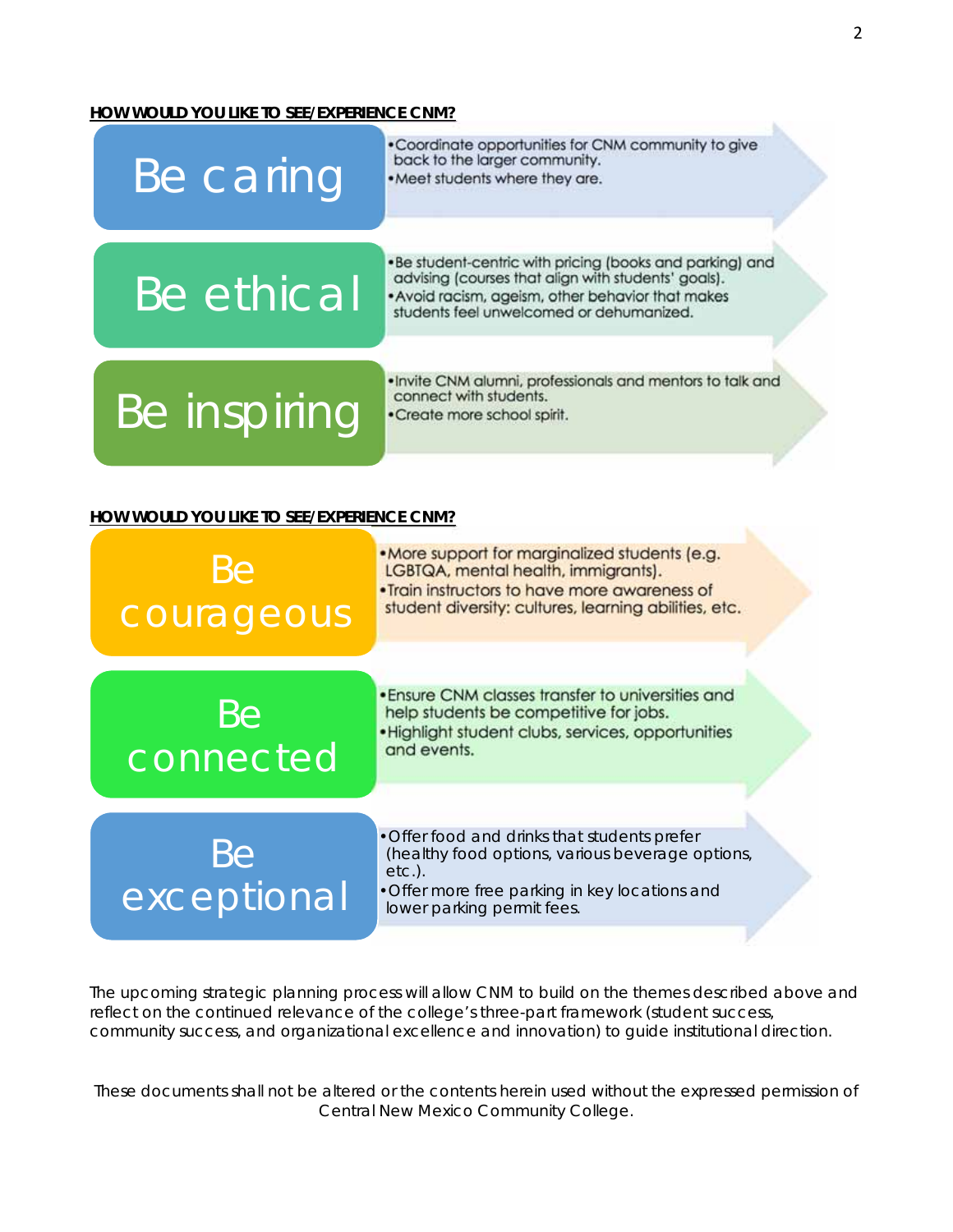## **CNM Student Focus Group Agenda February 4 – 6, 2019**

| 10 minutes | Welcome and Introductions, [CNM leader and LEH]                                                                                                                                                                                                                   |
|------------|-------------------------------------------------------------------------------------------------------------------------------------------------------------------------------------------------------------------------------------------------------------------|
| 4 minutes  | Orientation - Set context [CNM Leader]                                                                                                                                                                                                                            |
| 1 minute   | Overview of How We'll Spend Our Time [LEH]                                                                                                                                                                                                                        |
| 15 minutes | Reflection [LEH]<br>-For you as a student, what's CNM's greatest strength?<br>-For you as a student, what's the most exciting opportunity for CNM to<br>better serve you?                                                                                         |
| 35 minutes | Values-Based Visioning [LEH]                                                                                                                                                                                                                                      |
|            | CNM's vision is "Changing Lives, Building Community." Its mission is "Be a<br>leader in education and training." The vision and mission are supported by six<br>core values: Be caring; Be ethical; Be inspiring; Be courageous; Be<br>connected; Be exceptional. |
|            | Within the next five years, how would you like to see/experience CNM:                                                                                                                                                                                             |
|            | Be caring? Be ethical? Be inspiring? Be courageous? Be connected? Be<br>exceptional?                                                                                                                                                                              |
| 4 minutes  | Next Steps [CNM Leader]                                                                                                                                                                                                                                           |
| 6 minutes  | Anything Else? and Close [LEH]                                                                                                                                                                                                                                    |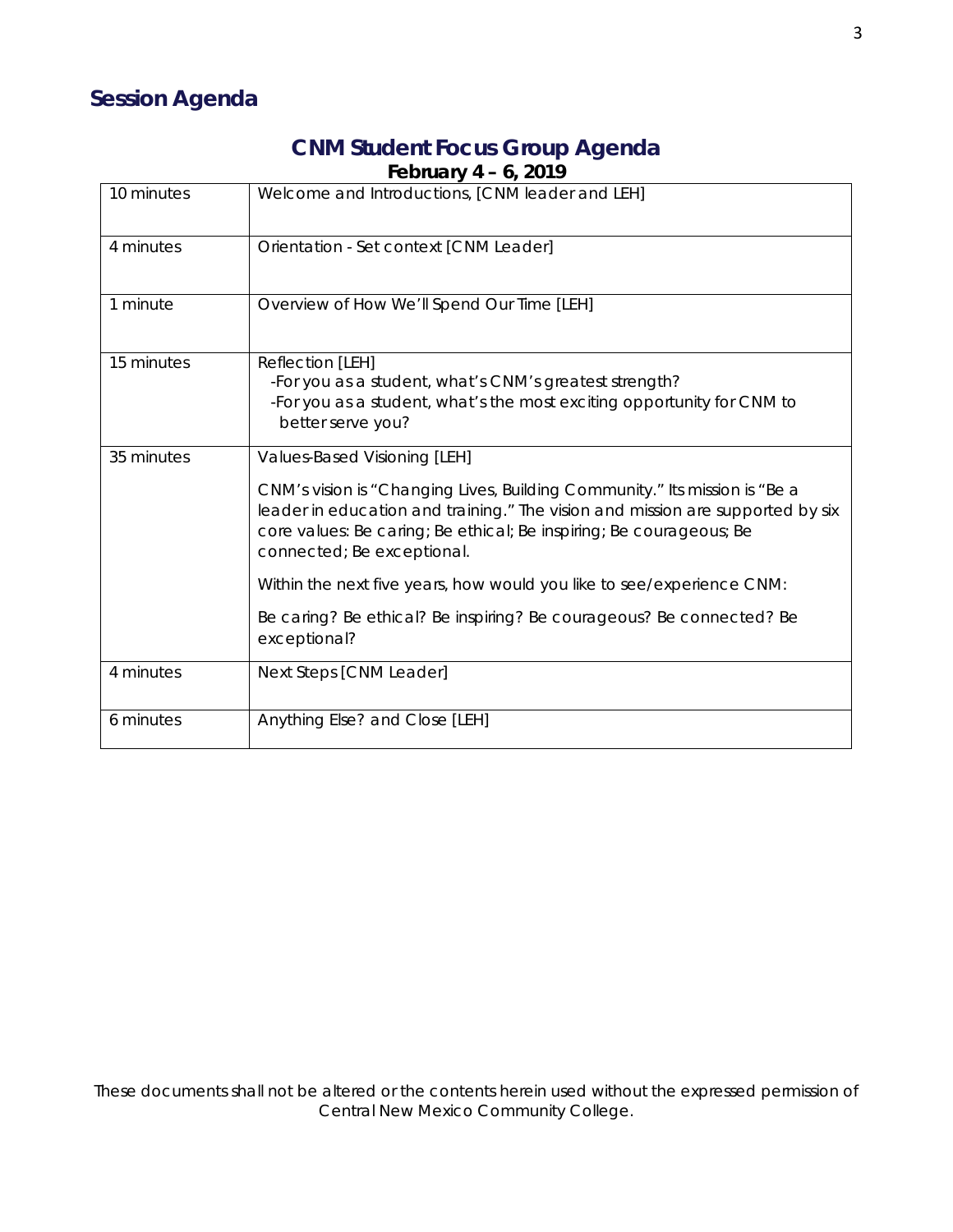# **Verbatim Responses from Questionnaires**

### For you as a student, what is CNM's greatest strength?

| Session               | <b>Comments</b>                                                                                                                                                                                                     |  |
|-----------------------|---------------------------------------------------------------------------------------------------------------------------------------------------------------------------------------------------------------------|--|
| 2/4/19                | Its affordability and small classrooms<br>$\bullet$                                                                                                                                                                 |  |
| <b>CNM</b><br>Montoya | The programs and classes offered<br>$\bullet$                                                                                                                                                                       |  |
| Campus                | CNM is diverse as far as the community is concerned<br>$\bullet$                                                                                                                                                    |  |
|                       | It has many locations to serve students<br>$\bullet$                                                                                                                                                                |  |
|                       | There is opportunity for everyone to educate themselves<br>$\bullet$                                                                                                                                                |  |
|                       | Programs<br>$\bullet$                                                                                                                                                                                               |  |
|                       | Entrepreneurs<br>$\bullet$                                                                                                                                                                                          |  |
| 2/6/19<br><b>CNM</b>  | The fact that we have accessible tutoring centers as well as resources such as printers and<br>$\bullet$<br>computer labs                                                                                           |  |
| Main<br>Campus        | The proper training of staff for many different situations so that resources for students aren't just<br>$\bullet$<br>in some small office all the way across campus but rather in almost every room with a teacher |  |
|                       | Academic planning<br>$\bullet$                                                                                                                                                                                      |  |
|                       | Opportunities, caring, courageous, connected<br>$\bullet$                                                                                                                                                           |  |
|                       | Sense of community makes CNM a strong college<br>$\bullet$                                                                                                                                                          |  |
|                       | One of CNM's greatest strengths is the power it gives to the whole community. No matter what<br>$\bullet$<br>someone's age, budget or race, CNM opens its arms to them and empowers them.                           |  |
|                       | Be a successful student<br>$\bullet$                                                                                                                                                                                |  |
|                       | The opportunities given to me to learn and expand my knowledge<br>$\bullet$                                                                                                                                         |  |
|                       | Getting help for my classes<br>$\bullet$                                                                                                                                                                            |  |
|                       | The sizes of the classes and the resources open to us(study rooms, tutoring, good teachers,<br>$\bullet$<br>close to UNM)                                                                                           |  |
|                       | Cutting edge technology<br>$\bullet$                                                                                                                                                                                |  |
|                       | Ability to connect, whether it be with other colleges or working together as students and<br>٠<br>employees                                                                                                         |  |
|                       | Cost and top notch education<br>$\bullet$                                                                                                                                                                           |  |
|                       | Smaller classrooms which tie into the professors getting to know you<br>$\bullet$                                                                                                                                   |  |
|                       | Fact that professors are all very kind and really care about their students<br>$\bullet$                                                                                                                            |  |
|                       | The community                                                                                                                                                                                                       |  |
|                       | Great programs                                                                                                                                                                                                      |  |
|                       | Affordable (x3)<br>$\bullet$                                                                                                                                                                                        |  |
|                       | Resources (x4)<br>$\bullet$                                                                                                                                                                                         |  |
|                       | Faculty (x2)<br>$\bullet$                                                                                                                                                                                           |  |
|                       | I can say with honest certainty that my teachers are teaching classes that directly benefit my<br>$\bullet$<br>degree and will do whatever they can to help me with whatever I need.                                |  |
|                       | Small classes (x2)<br>$\bullet$                                                                                                                                                                                     |  |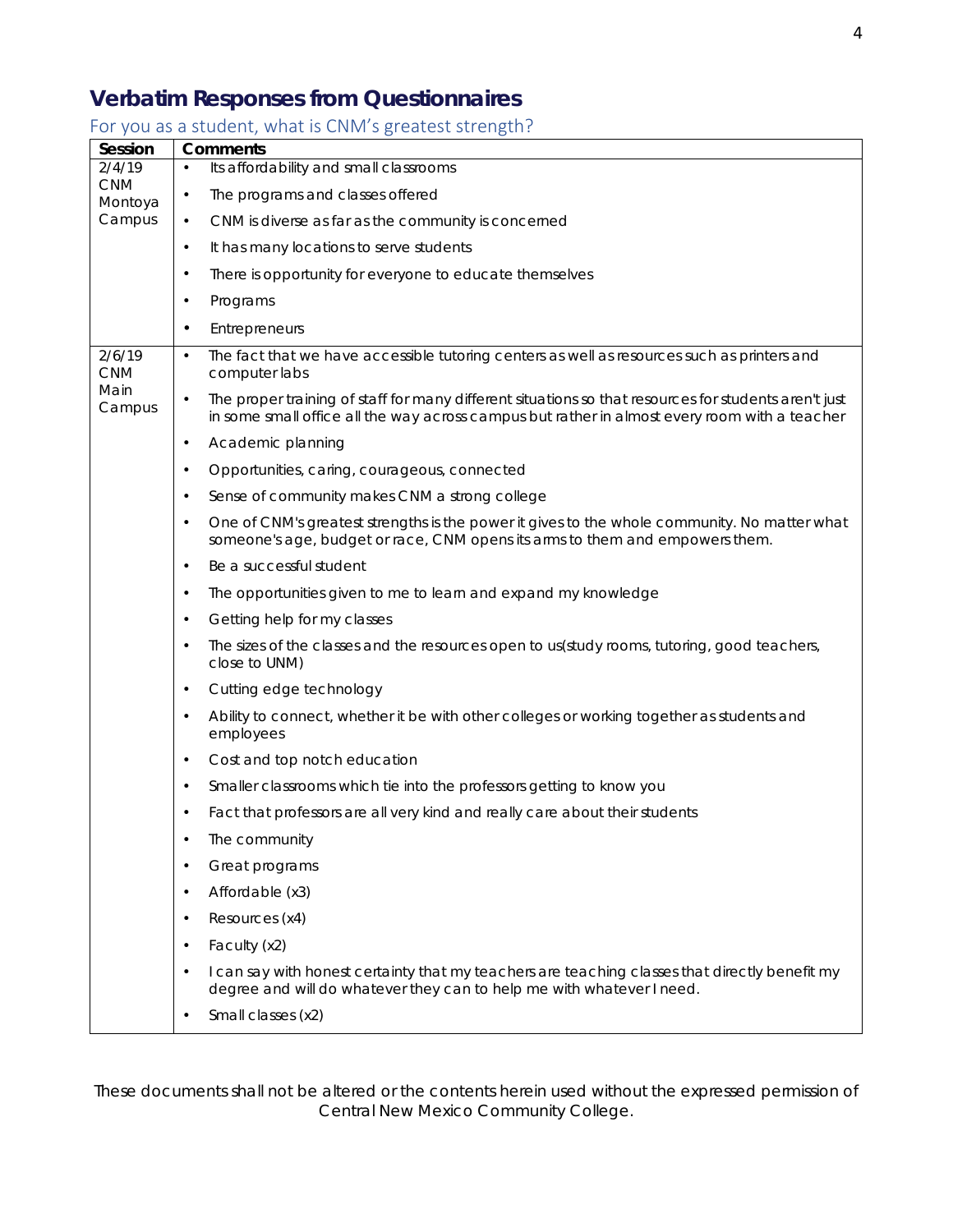| Session                         | <b>Comments</b>                                                                                                                                                                                                                                                                    |  |
|---------------------------------|------------------------------------------------------------------------------------------------------------------------------------------------------------------------------------------------------------------------------------------------------------------------------------|--|
| 2/4/19<br><b>CNM</b><br>Montoya | <b>TRIO</b> pamphlet                                                                                                                                                                                                                                                               |  |
|                                 | Five counselors                                                                                                                                                                                                                                                                    |  |
| Campus                          | Financial aid (x2)                                                                                                                                                                                                                                                                 |  |
|                                 | Bring in elders and encourage young ones                                                                                                                                                                                                                                           |  |
|                                 | Orientation - it was the worst day for me                                                                                                                                                                                                                                          |  |
|                                 | Need to have special consideration for the seniors attending                                                                                                                                                                                                                       |  |
|                                 | To have increased variety of choices of classes                                                                                                                                                                                                                                    |  |
|                                 | Offer a BIT advisor at all campuses rather than just Montoya                                                                                                                                                                                                                       |  |
|                                 | Offer more classes at CNM Rio Rancho Campus and more classes at CNM Westside - their<br>classes are limited                                                                                                                                                                        |  |
|                                 | Allowing me to be able to get myself a degree                                                                                                                                                                                                                                      |  |
| 2/6/19                          | Improving education                                                                                                                                                                                                                                                                |  |
| CNM Main<br>Campus              | Getting my associate's degree and go to an out of state university                                                                                                                                                                                                                 |  |
|                                 | Hopefully implement in-person orientation and online orientation options for all students<br>including transfer students                                                                                                                                                           |  |
|                                 | As I am a dual credit student, I go to the high school on campus so everything is really new,<br>but I enjoy the opportunity.                                                                                                                                                      |  |
|                                 | Proper mental health counseling and more queer-oriented events                                                                                                                                                                                                                     |  |
|                                 | Tutoring and financial aid availability                                                                                                                                                                                                                                            |  |
|                                 | Credit transfers                                                                                                                                                                                                                                                                   |  |
|                                 | Have more opportunities for the nursing programs/help with HESI tests                                                                                                                                                                                                              |  |
|                                 | Connected, courageous, caring, opportunities and strengths                                                                                                                                                                                                                         |  |
|                                 | For my degree, exercise science and wellness, I think there are some places outside at CNM<br>that connect to help students graduate, find jobs.                                                                                                                                   |  |
|                                 | The switch to more environmentally friendly resources - it makes me feel better for our future<br>and that CNM is looking to protect our futures.                                                                                                                                  |  |
|                                 | New building, updates (specifically North building)                                                                                                                                                                                                                                |  |
|                                 | Motivating me to pursue my career                                                                                                                                                                                                                                                  |  |
|                                 | Helping me graduate                                                                                                                                                                                                                                                                |  |
|                                 | Being able to work with my teachers                                                                                                                                                                                                                                                |  |
|                                 | Ability to work with UNM (Trio) and help get you a job after graduation                                                                                                                                                                                                            |  |
|                                 | Improving its environment                                                                                                                                                                                                                                                          |  |
|                                 | More involvement with and outreach to community. CNM does a lot already but you can<br>never have too much.                                                                                                                                                                        |  |
|                                 | CNM has programs to help you get into four-year colleges. I'm not sure how many such programs CNM<br>has, but thanks to one in particular, I am able to go to Lewis University for much cheaper. I think that CNM<br>should work on creating even more programs, such as this one. |  |

For you as a student, what is the most exciting opportunity for CNM to better serve you?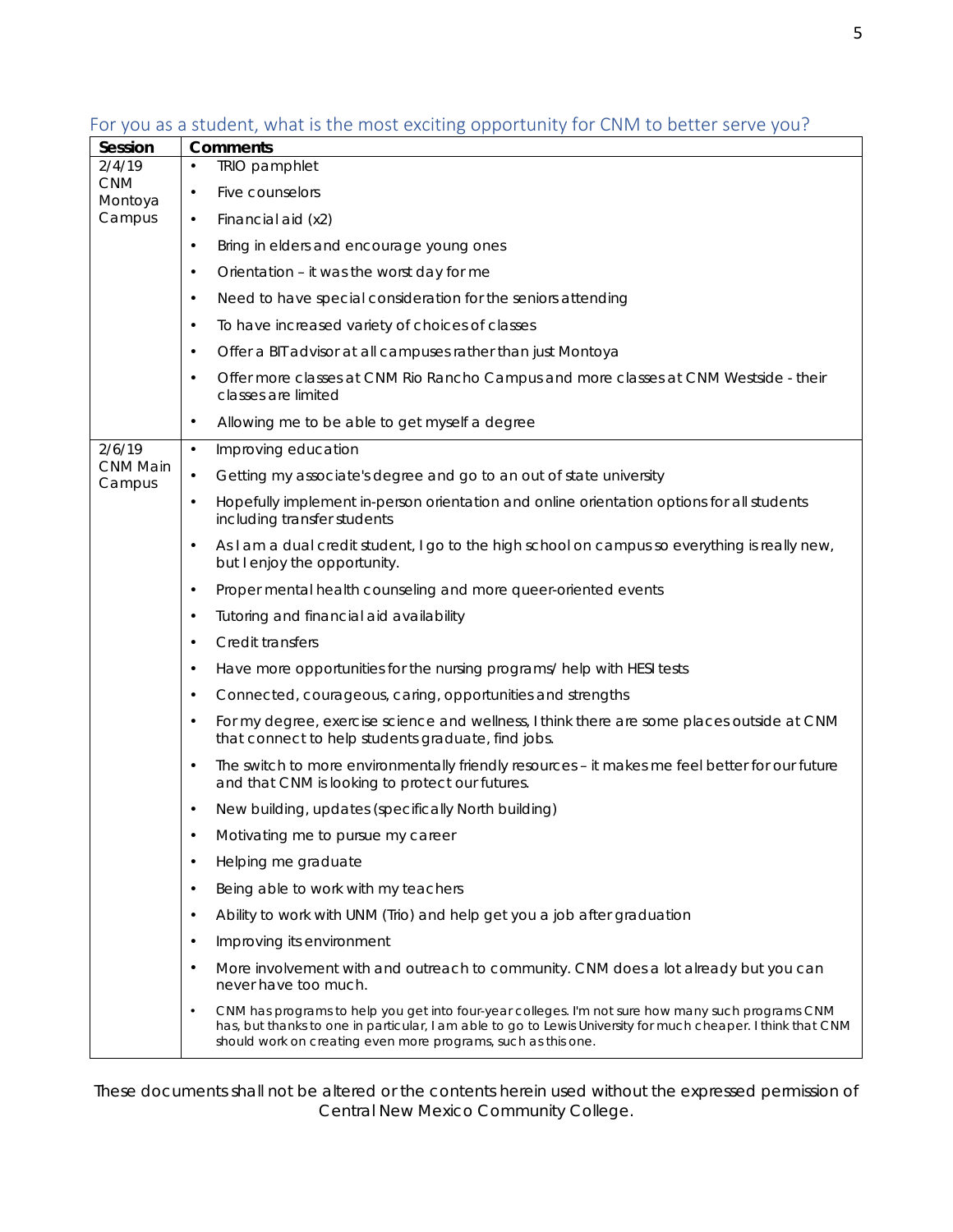| Session                         | <b>Comments</b>                                                                                                                   |  |
|---------------------------------|-----------------------------------------------------------------------------------------------------------------------------------|--|
| 2/4/19                          | CNM: Be open minded to accept all students                                                                                        |  |
| <b>CNM</b><br>Montoya<br>Campus | Me: To care about fellow students, teachers and the buildings including computers and other<br>$\bullet$<br>equipment             |  |
|                                 | I like Blackboard because it shows reminders and allows to make announcements easy for<br>$\bullet$<br>students and teachers.     |  |
|                                 | Provide transportation to people or students who live a couple blocks away in the apartments<br>$\bullet$                         |  |
| 2/6/19                          | Counseling<br>$\bullet$                                                                                                           |  |
| CNM Main<br>Campus              | Therapist on campus?<br>$\bullet$                                                                                                 |  |
|                                 | Have more on campus resources for people with mental health issues<br>$\bullet$                                                   |  |
|                                 | Child day care for students with kids<br>$\bullet$                                                                                |  |
|                                 | Staff and instructors asking if you're okay emotionally and physically - reach out<br>$\bullet$                                   |  |
|                                 | Charitable events<br>$\bullet$                                                                                                    |  |
|                                 | More benefits<br>$\bullet$                                                                                                        |  |
|                                 | Show that they have more availability and resources for the nursing program<br>$\bullet$                                          |  |
|                                 | They are already caring with their special programs<br>٠                                                                          |  |
|                                 | Maybe some off campus social meet ups (Help build something, 5K walks and runs, social<br>$\bullet$<br>gathering)                 |  |
|                                 | Take part in National Recognition Days, ex. National Suicide Prevention Day, National Cancer<br>$\bullet$<br><b>Awareness Day</b> |  |
|                                 | Work with students goals<br>$\bullet$                                                                                             |  |
|                                 | Outreach for those who need to be encouraged to pursue higher education<br>$\bullet$                                              |  |
|                                 | Keep PTK<br>$\bullet$                                                                                                             |  |
|                                 | The people that work at CNM stay engaged<br>$\bullet$                                                                             |  |
|                                 | Shouldn't have online orientation for transfer students<br>$\bullet$                                                              |  |
|                                 | Have a wellness center for people that need help - counselors and therapists<br>$\bullet$                                         |  |
|                                 | By not cursing out those who are left-handed<br>$\bullet$                                                                         |  |
|                                 | CNM could definitely show that it cares by offering more and more healthier food options<br>around the different campuses.        |  |

### Within the next five years, how would you like to see/experience CNM "Be caring?"

### Within the next five years, how would you like to see/experience CNM "Be ethical?"

**Session Comments**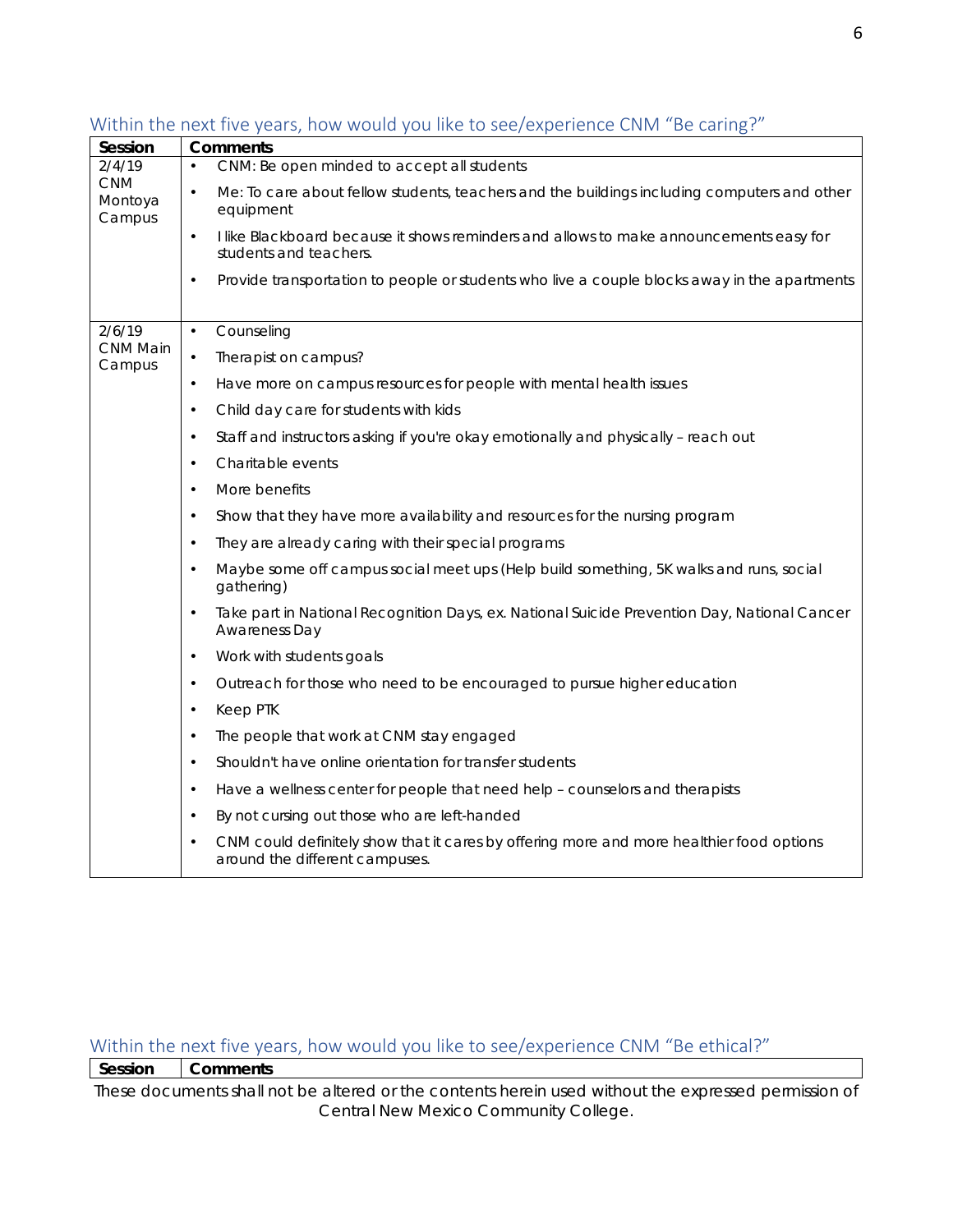| 2/4/19<br><b>CNM</b><br>Montoya | $\bullet$ | <b>Books</b>                                                                                                                                                   |
|---------------------------------|-----------|----------------------------------------------------------------------------------------------------------------------------------------------------------------|
|                                 | $\bullet$ | For online classes, communication on the day homework is due                                                                                                   |
| Campus                          | $\bullet$ | CNM: Don't prejudge                                                                                                                                            |
|                                 | $\bullet$ | Me: Not be afraid to ask questions - I don't ask questions because of bad experiences                                                                          |
|                                 | $\bullet$ | Have required textbooks not so expensive, like a digital book for 160 days that is \$200                                                                       |
|                                 |           |                                                                                                                                                                |
| 2/6/19                          | $\bullet$ | Offer more language classes                                                                                                                                    |
| <b>CNM Main</b><br>Campus       | $\bullet$ | Consideration for all people of all races, disabilities, orientation, etc.                                                                                     |
|                                 | $\bullet$ | More paid parking meters at TM, W and E buildings                                                                                                              |
|                                 | $\bullet$ | Not calling for sterilization of all non right-handed folks                                                                                                    |
|                                 | $\bullet$ | A few of my professors would be very political at times, which made the class uncomfortable.<br>I thought CNM staff and teacher were prohibited from doing so. |
|                                 | $\bullet$ | Continue to be open to all groups without prejudice                                                                                                            |
|                                 | $\bullet$ | Serve healthy food - have some deliciously bad food but mostly healthy stuff                                                                                   |
|                                 | $\bullet$ | Maybe offer help to students that plagiarize                                                                                                                   |
|                                 | $\bullet$ | More bible studies                                                                                                                                             |
|                                 | $\bullet$ | Show that they care more and show off the students that are trying really hard to make it                                                                      |
|                                 | $\bullet$ | <b>Costumes for Halloween</b>                                                                                                                                  |
|                                 | $\bullet$ | Lenient on teaching restrictions                                                                                                                               |
|                                 | $\bullet$ | More trainings for professors on how to handle different mental health issues in order to better<br>teach to different kinds of students                       |
|                                 |           | Offer different language classes                                                                                                                               |

Within the next five years, how would you like to see/experience CNM "Be inspiring?" **Session Comments**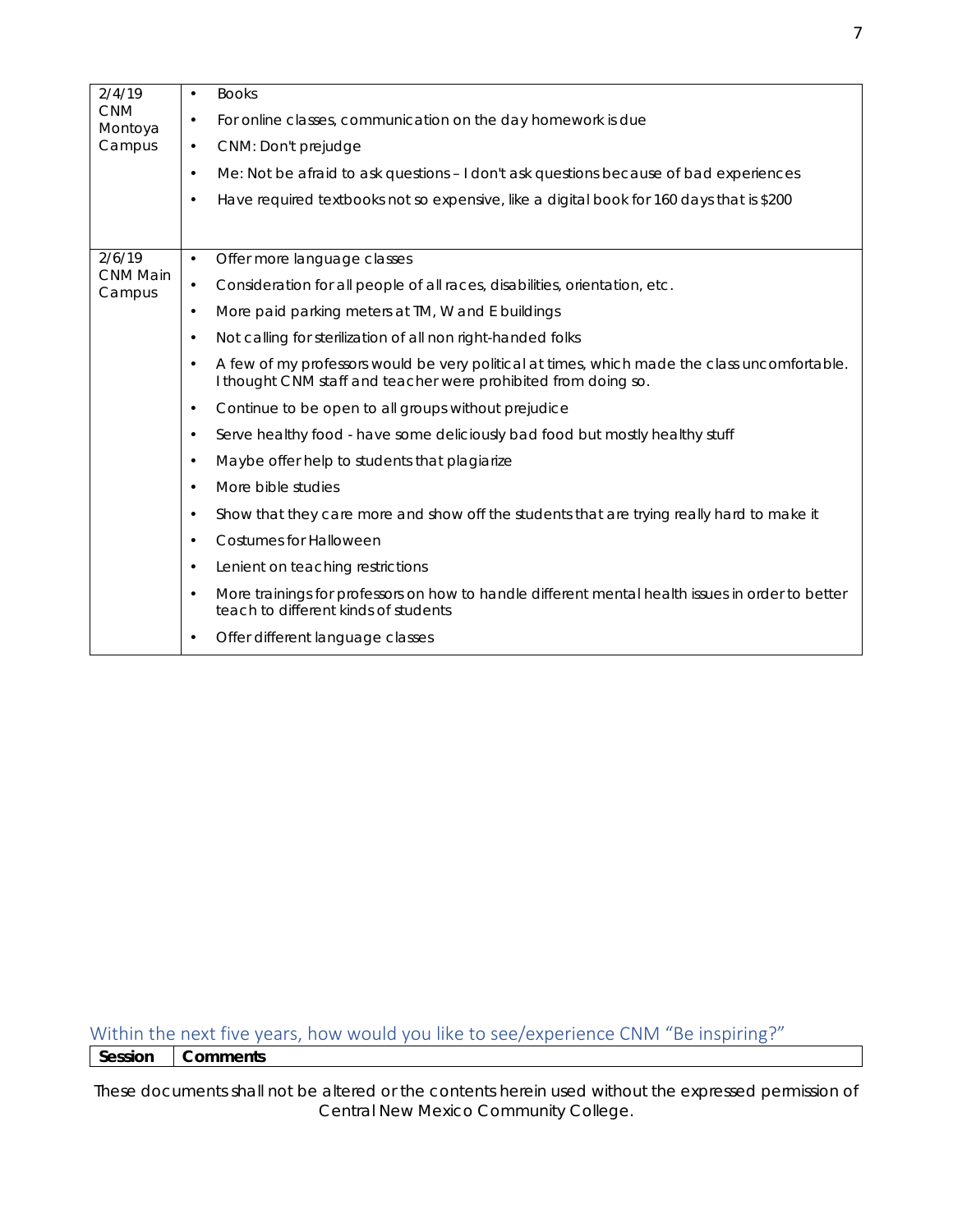| $\bullet$ | Have more groups and things for students to be interested in                                                                        |
|-----------|-------------------------------------------------------------------------------------------------------------------------------------|
| $\bullet$ | Give students and teachers merchandise – it's free marketing, plus it gives that vibe where it<br>isn't bad to take classes at CNM. |
| $\bullet$ | Me: Work hard, get good grades and be good example for other students and our children                                              |
|           |                                                                                                                                     |
|           |                                                                                                                                     |
| $\bullet$ | Lead others by example                                                                                                              |
| $\bullet$ | Bring in some professionals to talk to aspiring students                                                                            |
| $\bullet$ | Be more aware of clubs and organizations on campus and students who win awards, etc.                                                |
| $\bullet$ | Guest speakers/lecturers from successful people in STEM fields                                                                      |
| $\bullet$ | Maybe more enthusiastic about teaching or subject                                                                                   |
| $\bullet$ | Better tutoring system/programs                                                                                                     |
| $\bullet$ | Guest speakers                                                                                                                      |
| $\bullet$ | Show more people who have made it and graduated dual/CNM or anywhere                                                                |

Show more people who • With Trio • "Wall of Fame" of graduates somewhere visible on campus

2/4/19 CNM Montoya Campus

2/6/19 CNM Main Campus

- Mandatory elective for fitness to support student health
- Inspire people to be active
- Innovation and technologies
- More inspirational signs? Motivate students to strive for better (professors, advisors, work-study)
	- Every new student orientation should probably have a different career fair
	- Have graduates come back and share their experiences
	- Have personal stories of their success after graduating CNM
	- Publically standing beside those who identify as left-handed
- Many of the students I met at CNM were discouraged from pursuing any degree above an associate's level. I think that CNM could perhaps work on encouraging such students.
- Bring in guests who are alumni from TVI/CNM to discuss their successes and how CNM got them there

#### Within the next five years, how would you like to see/experience CNM "Be courageous?"

| Session | ∣ Comments              |
|---------|-------------------------|
| 2/4/19  | Volunteer your services |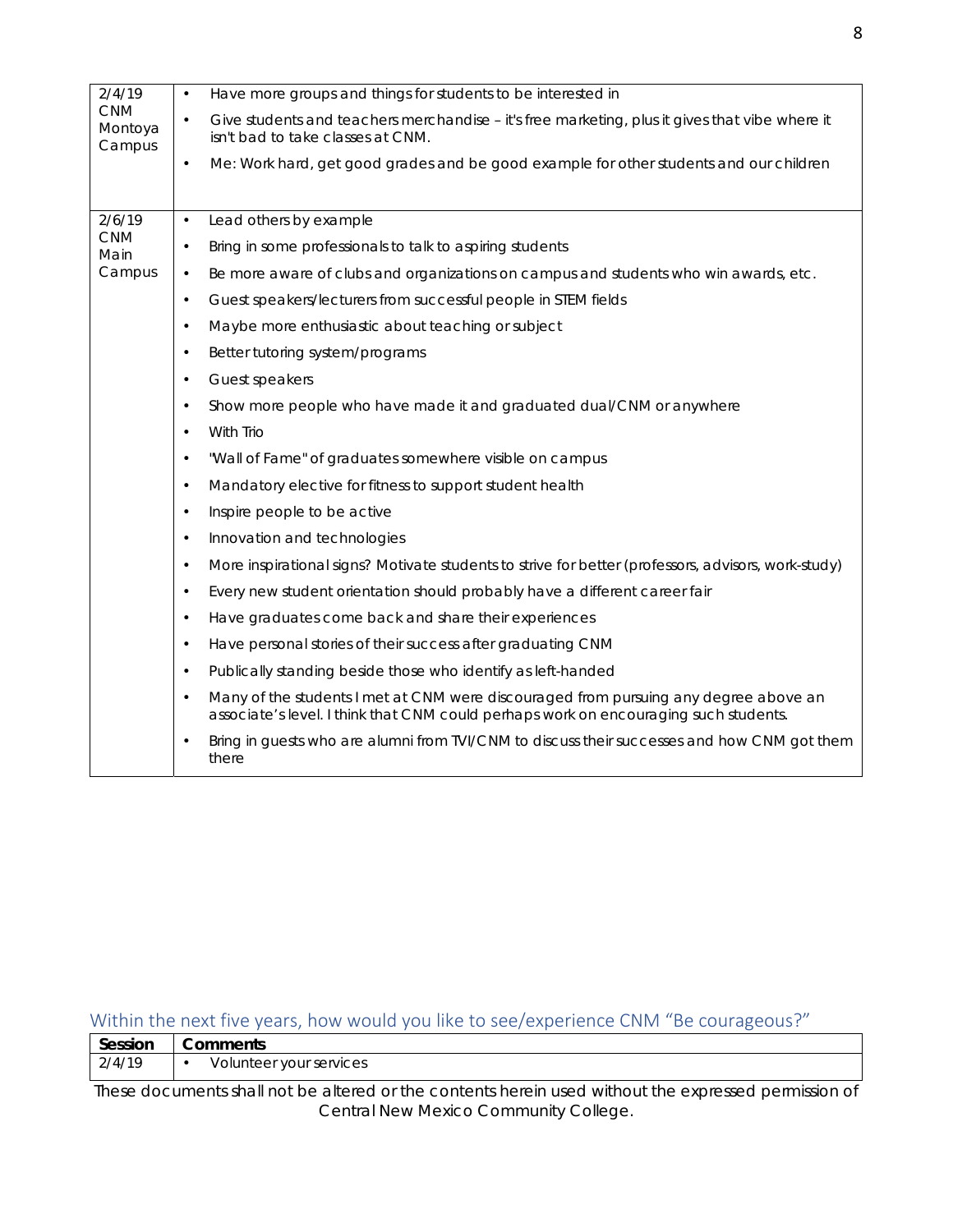| <b>CNM</b><br>Montoya<br>Campus | Have courage to move up to progress in studies and to help others<br>$\bullet$                                                                                   |
|---------------------------------|------------------------------------------------------------------------------------------------------------------------------------------------------------------|
| 2/6/19                          | Challenge the status quo to help make a better world<br>$\bullet$                                                                                                |
| <b>CNM</b><br>Main              | New buildings (North)<br>$\bullet$                                                                                                                               |
| Campus                          | Have guidance counselors that could help students really stressed from school<br>$\bullet$                                                                       |
|                                 | Be able to provide a bachelor's degree (x2)<br>$\bullet$                                                                                                         |
|                                 | Be encouraging people to be open about being left-handed<br>$\bullet$                                                                                            |
|                                 | Provide more hands-on experience for some of the larger majors, such as business<br>$\bullet$                                                                    |
|                                 | Speak up about the negatives in the community and discuss fixing them<br>$\bullet$                                                                               |
|                                 | The professors push the students<br>$\bullet$                                                                                                                    |
|                                 | Have more opportunities in the SRC<br>$\bullet$                                                                                                                  |
|                                 | Come out and offer more scholarships<br>$\bullet$                                                                                                                |
|                                 | Christian College groups<br>$\bullet$                                                                                                                            |
|                                 | Emotional support groups/systems<br>$\bullet$                                                                                                                    |
|                                 | Last year the queer study group had a float in the pride parade - I would love it if CNM<br>$\bullet$<br>continued to be active like that in the queer community |
|                                 | Free CPR class for med students<br>$\bullet$                                                                                                                     |
|                                 | Hold debates for law students<br>$\bullet$                                                                                                                       |

Within the next five years, how would you like to see/experience CNM "Be connected?" **Session Comments**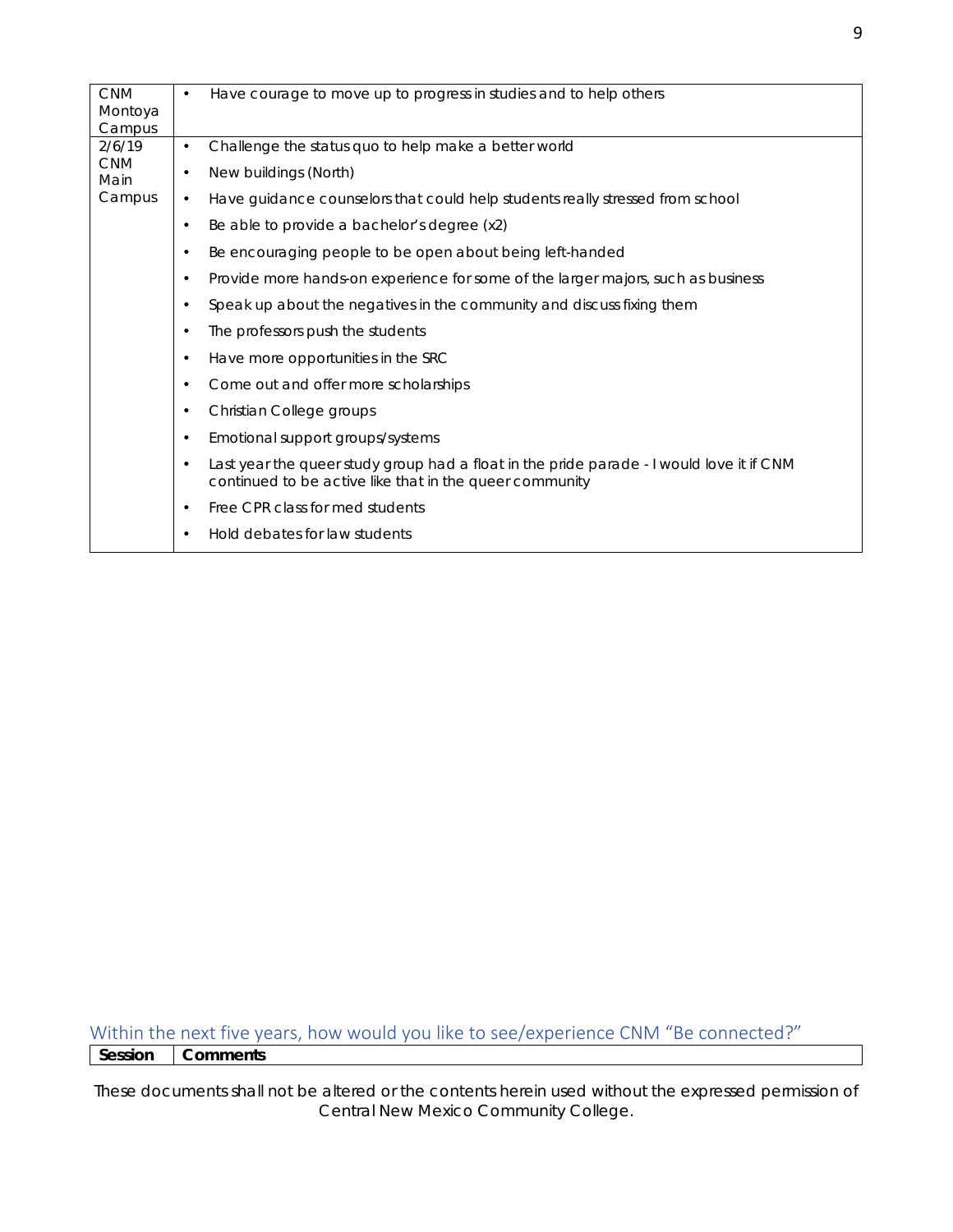| 2/4/19<br><b>CNM</b><br>Montoya | $\bullet$ | Jobs - connect, CNM Connect                                                                                                                     |
|---------------------------------|-----------|-------------------------------------------------------------------------------------------------------------------------------------------------|
|                                 | $\bullet$ | Have good communication with teachers, email, office hours                                                                                      |
| Campus                          | $\bullet$ | I like how financial aid allows to fill out scholarships like the lottery, etc.                                                                 |
|                                 | $\bullet$ | I know there is job connections but I haven't used it, but plan on it, keep it.                                                                 |
|                                 | $\bullet$ | To more resources and groups                                                                                                                    |
| 2/6/19                          | $\bullet$ | Connect with other higher level universities to be able to transfer more programs                                                               |
| <b>CNM</b><br>Main              | $\bullet$ | More online class opportunities outside of math and English                                                                                     |
| Campus                          | $\bullet$ | Chat with your professors or any available professor online                                                                                     |
|                                 | $\bullet$ | Online tutoring                                                                                                                                 |
|                                 | $\bullet$ | Be able to see scholarship deadlines from CNM and have other locations to drop off<br>applications                                              |
|                                 | $\bullet$ | Connect to other programs and colleges to make it easier for students to transfer or think<br>about next steps                                  |
|                                 | $\bullet$ | Making groups and clubs for people who are left-handed                                                                                          |
|                                 | $\bullet$ | Connect groups of people outside of class                                                                                                       |
|                                 | $\bullet$ | Partner with Albuquerque communities in need and have events to benefit both, ex. Food<br>pantry donation stations/clothes donations year round |
|                                 | $\bullet$ | More sports - When people are a part of a team, they will strive to be successful                                                               |
|                                 | $\bullet$ | I believe they are already connected                                                                                                            |
|                                 | $\bullet$ | Send emails or newsletters to all                                                                                                               |
|                                 | $\bullet$ | Study groups                                                                                                                                    |
|                                 | $\bullet$ | Advertise events more                                                                                                                           |
|                                 | $\bullet$ | More job fairs                                                                                                                                  |
|                                 | $\bullet$ | Clubs                                                                                                                                           |
|                                 | $\bullet$ | Events                                                                                                                                          |
|                                 | $\bullet$ | Social groups                                                                                                                                   |
|                                 | $\bullet$ | More connectivity with Albuquerque's theatre community and CNM's CAT                                                                            |
|                                 | $\bullet$ | Host more events in larger spaces (i.e. lawn in front of library) to show we are connected as a<br>campus                                       |
|                                 | $\bullet$ | Move things like this, where people come together, but maybe a more open place                                                                  |